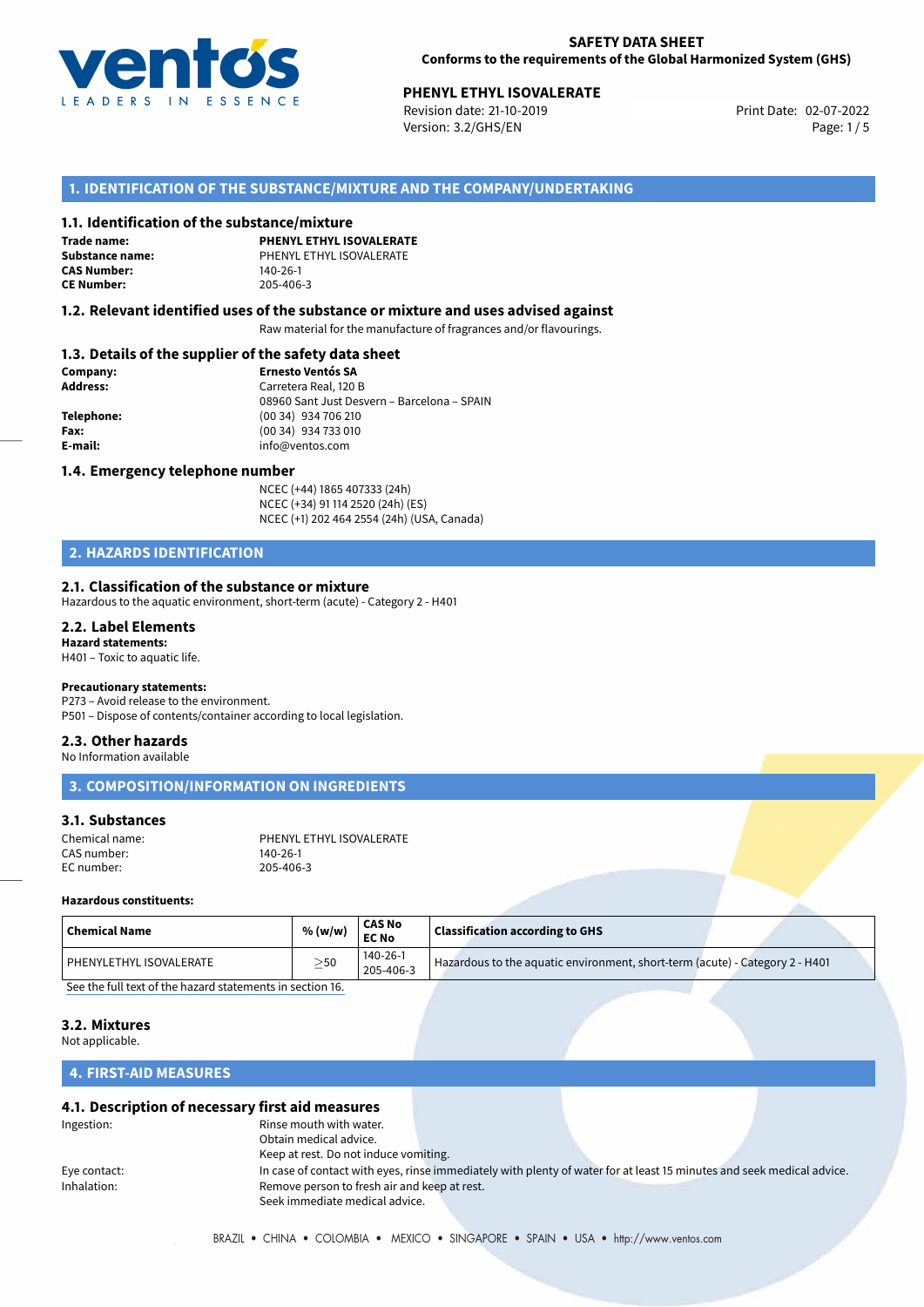

Revision date: 21-10-2019 Version: 3.2/GHS/EN Page: 2 / 5

Skin contact: Take off immediately all contaminated clothing. Thoroughly wash affected skin with soap and water. Seek medical attention if symptoms persist.

# **4.2. Most important symptoms and effects, both acute and delayed**

No information available.

# **4.3. Indication of any immediate medical attention and special treatment needed**

No information available.

# **5. FIRE-FIGHTING MEASURES**

## **5.1. Extinguishing Media**

Water spray, carbon dioxide, dry chemical powder or appropriate foam. For safety reasons do not use full water jet.

#### **5.2. Special hazards arising from the substance or mixture**

Known or Anticipated Hazardous Products of Combustion: Emits toxic fumes under fire conditions.

#### **5.3. Advice for firefighters**

High temperatures can lead to high pressures inside closed containers. Avoid inhalation of vapors that are created. Use appropriate respiratory protection. Do not allow spillage of fire to be poured into drains or watercourses. Wear self-contained breathing apparatus and protective clothing.

# **6. ACCIDENTAL RELEASE MEASURES**

#### **6.1. Personal precautions, protective equipment and emergency procedures**

Evacuate surronding areas. Ensure adequate ventilation. Keep unnecessary and unprotected personnel from entering. Do not breathe vapor/spray. Avoid contact with skin and eyes. Information regarding personal protective measures: see section 8.

#### **6.2. Environmental precautions**

To avoid possible contamination of the environment, do not discharge into any drains, surface waters or groundwaters.

#### **6.3. Methods and materials for containment and cleaning up**

Cover with an inert, inorganic, non-combustible absorbent material (e.g. dry-lime, sand, soda ash). Place in covered containers using non-sparking tools and transport outdoors. Avoid open flames or sources of ignition (e.g. pilot lights on gas hot water heater). Ventilate area and wash spill site after material pickup is complete.

#### **6.4. Reference to other sections**

Information regarding exposure controls, personal protection and disposal considerations can be found in sections 8 and 13.

#### **7. HANDLING AND STORAGE**

#### **7.1. Precautions for safe handling**

Do not store or handle this material near food or drinking water. Do not smoke. Avoid contact with the eyes, skin and clothing. Wear protective clothing and use glasses. Observe the rules of safety and hygiene at work. Keep in the original container or an alternative made from a compatible material.

#### **7.2. Conditions for safe storage, including any incompatibilities**

Store in tightly closed and preferably full containers in a cool, dry and ventilated area, protected from light. Keep away from sources of ignition (e.g. hot surfaces, sparks, flame and static discharges). Keep away from incompatible materials (see section 10).

### **7.3. Specific end use(s)**

No information available.

#### **8. EXPOSURE CONTROLS AND PERSONAL PROTECTION**

## **8.1. Control parameters**

Components with occupational exposure limits: None known.

#### **8.2. Exposure controls**

Measures should be taken to prevent materials from being splashed into the body. Provide adequate ventilation, according to the conditions of use. Use a mechanical exhaust if required.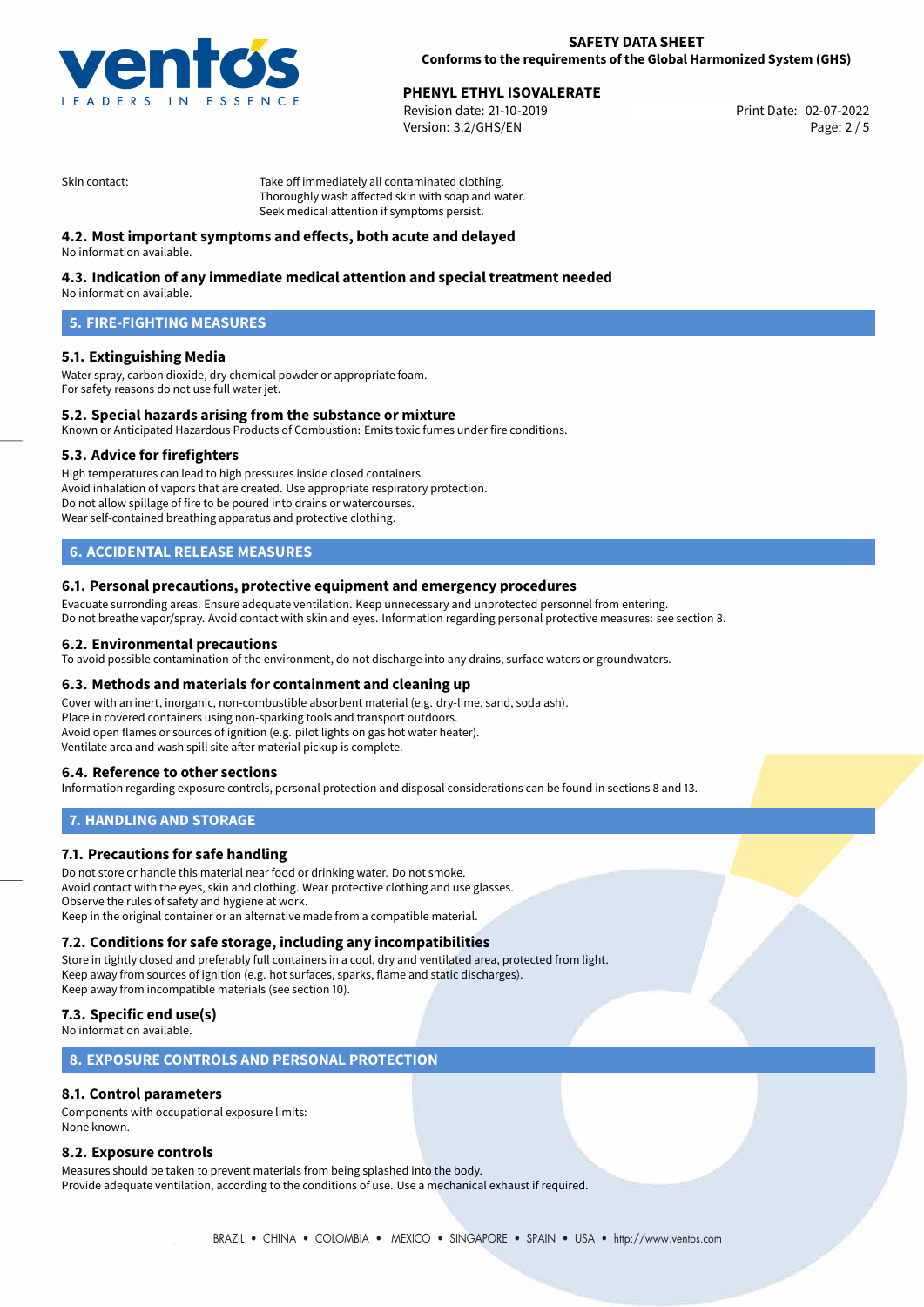

Revision date: 21-10-2019 Version: 3.2/GHS/EN Page: 3 / 5

### **8.3. Individual protection measures, such as personal protective equipment**

Eye/Face protection: Chemical safety goggles are recommended. Wash contaminated goggles before reuse. Chemical-resistant gloves are recommended. Wash contaminated gloves before reuse. Body protection: Personal protective equipment for the body should be selected based on the task being performed and the risks involved. Respiratory Protection: In case of insufficient ventilation, use suitable respiratory equipment. Environmental exposure controls: Emissions from ventilation or process equipment should be checked to ensure they comply with environmental protection legislation. In some cases, filters or engineering modifications to the process equipment will be necessary to reduce emissions to acceptable levels.

# **9. PHYSICAL AND CHEMICAL PROPERTIES**

#### **9.1. Information on basic physical and chemical properties**

| Appearance:                            | Liquid                    |
|----------------------------------------|---------------------------|
| Colour:                                | Conforms to standard      |
| Odour:                                 | Conforms to standard      |
| Odour theshold:                        | Not determined            |
| pH:                                    | Not determined            |
| Melting point/freezing point:          | Not determined            |
| Boling point/boiling range (°C):       | $262 - 264$               |
| Flash point:                           | 110 $\degree$ C           |
| Evaporation rate:                      | Not determined            |
| Flammability:                          | Not determined            |
| Lower flammability/Explosive limit:    | Not determined            |
| Upper flammability/Explosive limit:    | Not determined            |
| Vapour pressure:                       | Not determined            |
| Vapour Density:                        | Not determined            |
| Density:                               | $0,972-0,982$ g/mL (20°C) |
| Relative density:                      | $0,972 - 0,982$ (20°C)    |
| Water solubility:                      | <b>INSOLUBLE IN WATER</b> |
| Solubility in other solvents:          | SOLUBLE IN ETHANOL        |
| Partition coefficient n-octanol/water: | Not determined            |
| Auto-ignition temperature:             | Not determined            |
| Decomposition temperature:             | Not determined            |
| Viscosity, dynamic:                    | Not determined            |
| Viscosity, kinematic:                  | Not determined            |
| Explosive properties:                  | Not determined            |
| Oxidising properties:                  | Not determined            |
|                                        |                           |

# **10. STABILITY AND REACTIVITY**

#### **10.1. Reactivity**

No hazardous reactions if stored and handled as prescribed/indicated.

## **10.2. Chemical stability**

The product is stable if stored and handled as prescribed/indicated.

#### **10.3. Possibility of hazardous reactions**

No hazardous reactions if stored and handled as prescribed/indicated.

#### **10.4. Conditions to Avoid**

Conditions to Avoid: Excessive heat, flame or other ignition sources.

#### **10.5. Incompatible materials**

Avoid contact with strong acids and bases and oxidizing agents.

#### **10.6. Hazardous decomposition products**

During combustion may form carbon monoxide and unidentified organic compounds.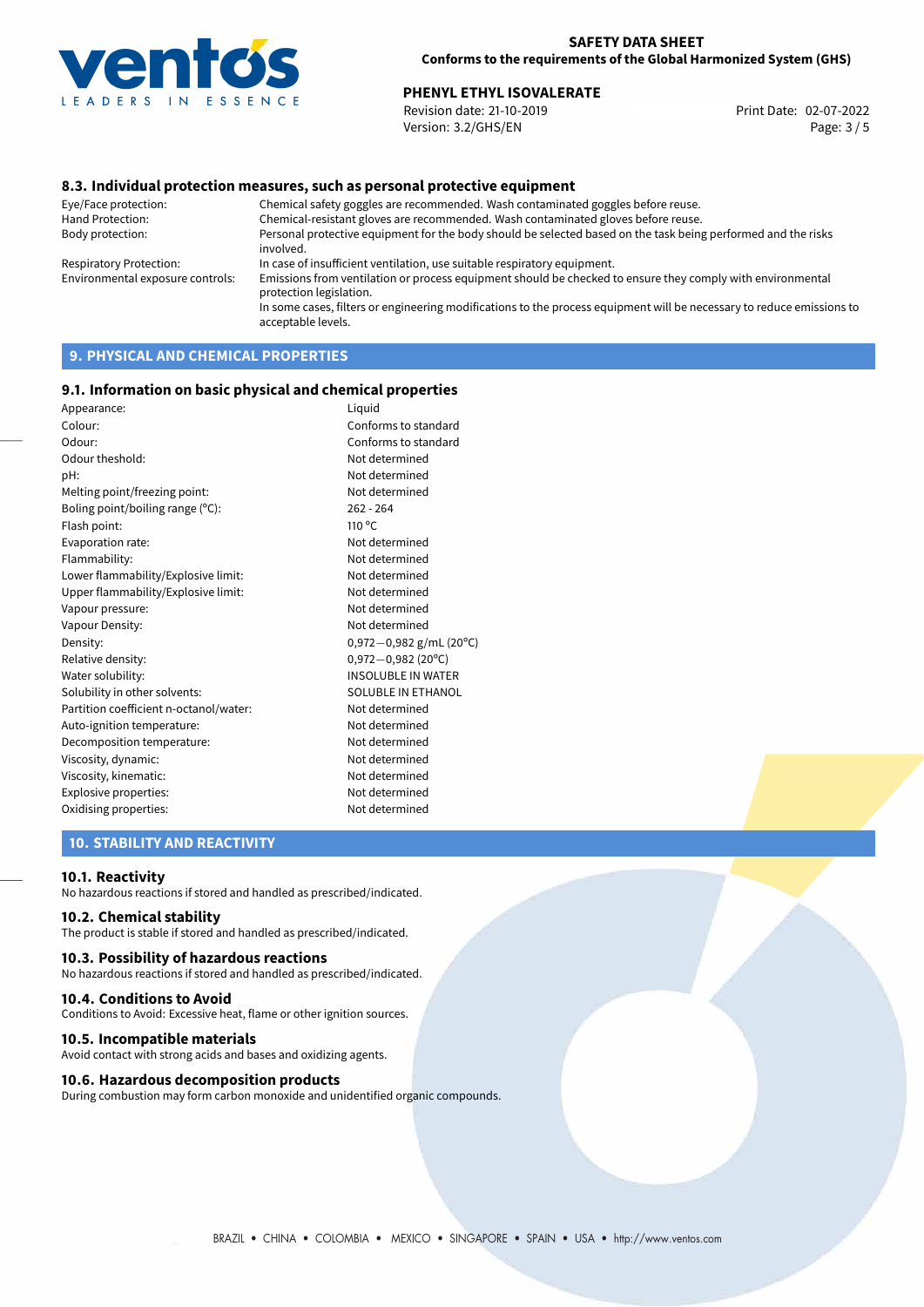

Revision date: 21-10-2019 Version: 3.2/GHS/EN Page: 4 / 5

# **11. TOXICOLOGICAL INFORMATION**

| Based on the data available, the criteria for classification are not met. |
|---------------------------------------------------------------------------|
| Based on the data available, the criteria for classification are not met. |
| Based on the data available, the criteria for classification are not met. |
| Based on the data available, the criteria for classification are not met. |
| Based on the data available, the criteria for classification are not met. |
| Based on the data available, the criteria for classification are not met. |
| Based on the data available, the criteria for classification are not met. |
| Based on the data available, the criteria for classification are not met. |
| Based on the data available, the criteria for classification are not met. |
| Based on the data available, the criteria for classification are not met. |
|                                                                           |

# **12. ECOLOGICAL INFORMATION**

#### **12.1. Toxicity**

**Assessment:** Toxic to aquatic life. **Experimental/calculated data:** No information available.

# **12.2. Degradability**

No information available.

## **12.3. Bioaccumulative potential**

No information available.

# **12.4. Soil mobility**

No information available.

# **12.5. Other adverse effects**

See also sections 6, 7, 13 and 15 Do not allow to get into waste water or waterways.

#### **13. DISPOSAL CONSIDERATIONS**

#### **13.1. Waste treatment methods**

Dispose of in accordance with national and local environmental regulations.

#### **14. TRANSPORT INFORMATION**

|                                  | <b>ADR/RID/ADN</b>                | <b>IMDG</b>                       | <b>IATA-ICAO</b>                  |
|----------------------------------|-----------------------------------|-----------------------------------|-----------------------------------|
| 14.1. UN Number                  | Not classified as hazardous goods | Not classified as hazardous goods | Not classified as hazardous goods |
| 14.2. UN Proper Shipping Name    | Not applicable                    | Not applicable                    | Not applicable                    |
| 14.3. Transport Hazard Class(es) | Not applicable                    | Not applicable                    | Not applicable                    |
| 14.4. Packing Group              | Not applicable                    | Not applicable                    | Not applicable                    |
| 14.5. Environmental hazards      | No                                | <b>No</b>                         | <b>No</b>                         |
| <b>Additional information</b>    |                                   |                                   |                                   |

#### **14.6 Special precautions for user**

None known

#### **14.7. Transport in bulk according to Annex II of MARPOL 73/78 and the IBC Code**

No information available

# **15. REGULATORY INFORMATION**

# **15.1. Safety, health and environmental regulations/legislation specific for the substance or mixture**

No information available

# **16. OTHER INFORMATION**

**Full text of the R-phrases, hazard statements and precautionary statements mentioned in section 3:** H401 – Toxic to aquatic life.